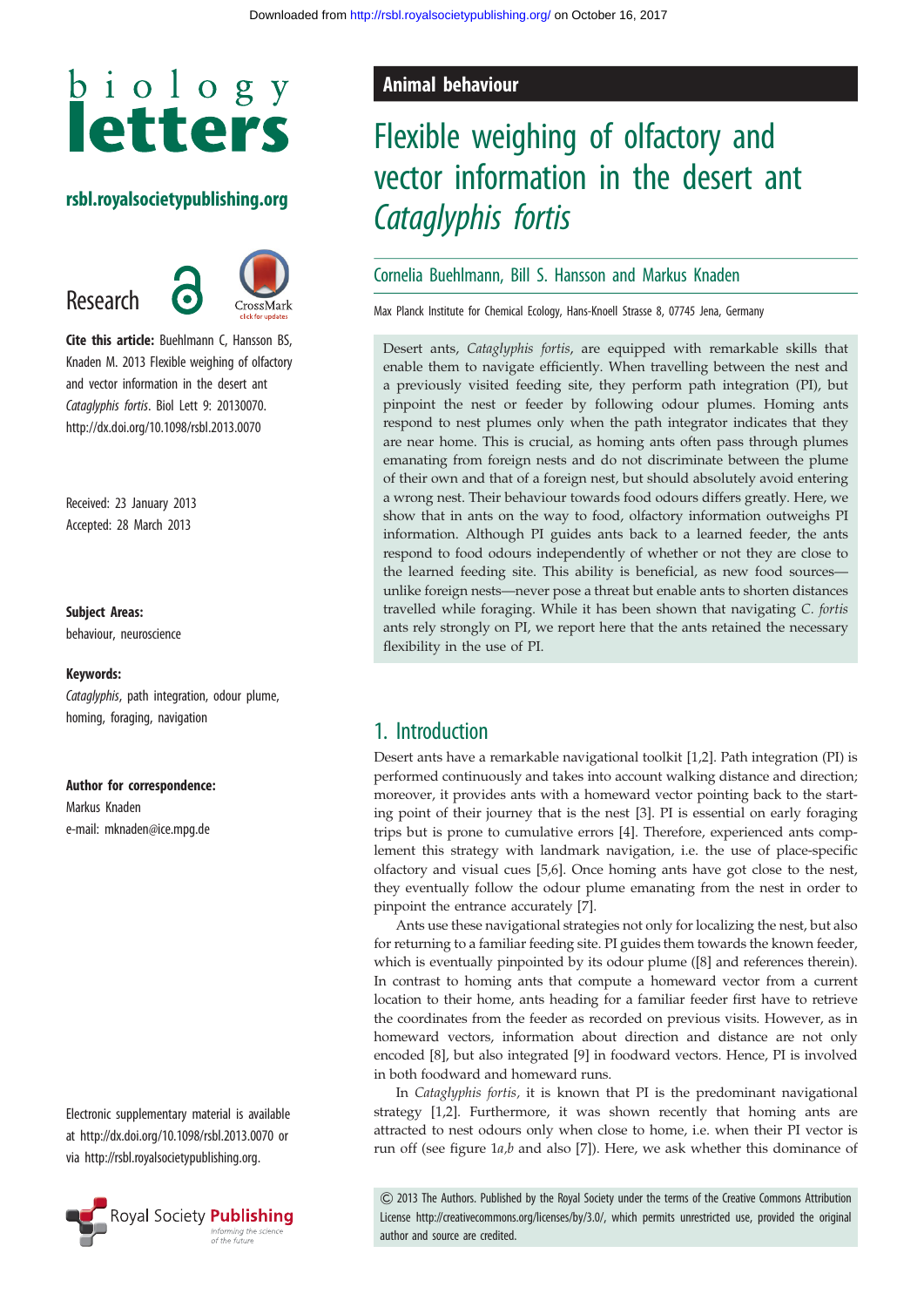<span id="page-1-0"></span>

Figure 1. Olfactory and vector information in ants on the way home  $(a,b)$  and on the way to a familiar feeder  $(c-f)$ . Ants were trained from the nest (red circle) to a feeder (filled blue square; nest-to-feeder distance, 20 m; except (b) and (d), 2-m control training paradigm). Homing ants (a) were captured at the feeder and released along the route 2 m away from the nest (green square). They still had a long PI vector when they encountered the nest plume and did not respond to the nest odour ( $n = 20$  ants), whereas control ants (b) had run off their homeward vector when encountering the nest plume and directly followed the plume into the nest ( $n = 18$  ants). (a,b) Adapted from Buehlmann et al. [[7\]](#page-3-0). During tests with foraging ants on the way to the feeder, the odour source was placed 2 m away from the nest (empty blue square). Ants with a training distance of 20 m still had a long PI vector when they encountered the food plume ((c),  $n = 30$  ants; (e),  $n = 18$ ants;  $(f)$ ,  $n = 27$  ants), but control ants in (d) had run off their foodward vector by the time they had reached the food odour ( $n = 25$  ants). The feeder contained either cookie crumbs during both training and test  $(a-d)$ , cookies during training but a dead cricket during test  $(e)$  or dead crickets during training and test  $(f)$ . Numbers above trajectories depict the percentage of ants that followed the plume and neglected the PI vector. Raw data for the ant trajectories are stored at DRYAD [\(doi:10.5061/dryad.d1jk8](http://dx.doi.org/10.5061/dryad.d1jk8)).

vector over olfactory information is obligatory. Do ants on the way to a familiar feeding site only respond to the food odour when they are close to the expected feeder position?

# 2. Material and methods

#### (a) Experimental site and ant species

Experiments were performed in the natural habitat of C. fortis during summer 2012 in a dry salt pan near the village of Menzel Chaker, Tunisia.

#### (b) Experimental procedures

Ants were trained to a stable feeder (Petri dish containing cookie crumbs ad libitum) located 20 m away from the nest, with the nest-to-feeder direction being orthogonal to wind direction (figure 1c). In the 2-m control paradigm, both training and test distance of the feeder were 2 m from the nest (figure 1d). After at least half a day of training (approximately 15 foraging runs), we recorded the foraging trajectories of ants that left the nest heading for the learned feeder, while we placed identical cookie crumbs along the training route 2 m away from the nest (in the 2-m training paradigm there was no displacement of the feeder). Therefore, when encountering the food plume, test ants still had a long PI vector pointing to the feeder they had visited previously, while control ants had run off their vector completely. In an additional paradigm, we presented a small dead sun-dried cricket along the route to ants that were trained as before with cookies (figure 1e). In the final experiment, we trained and tested the ants with dead crickets (figure 1f). All

ants were tested only once. Foraging runs were recorded on paper until the ants either reached the test feeder or overshot the feeder position for more than 4 m. A grid (mesh width, 1 m) on the ground served as a reference. The runs were digitized using Graph Click (v. 3.0). Only ants that passed the odour source downwind (i.e. on the side of the food-derived plume) were analysed and, as we do not know the functional reach of the different plumes, we analysed only those ants that crossed the plume within 1 m from the source. We conducted all experiments under similar wind conditions. The number of ants that pinpointed the source after contact with the odour plume was counted. Raw data for the ant trajectories are stored at DRYAD ([doi:10.5061/dryad.d1jk8](http://dx.doi.org/10.5061/dryad.d1jk8)).

#### (c) Statistics

Data were analysed using Fisher's exact test performed with the statistic software GRAPHPAD INSTAT (v. 3.06). The  $p$ -values were adjusted by the Bonferroni correction.

## 3. Results

In a previous study [\[7\]](#page-3-0), we showed that homing desert ants follow the nest plume only when they have run off the homeward vector (summarized in figure 1a,b; (a) versus (b),  $p <$ 0.05; see also [\[7\]](#page-3-0)). Here, we test whether ants on the way to a familiar feeding site also do not respond to a food odour when they are still far away from the expected feeder location. Ants on the journey to a stable feeder (filled with cookie crumbs) 20 m away encountered the expected odour 2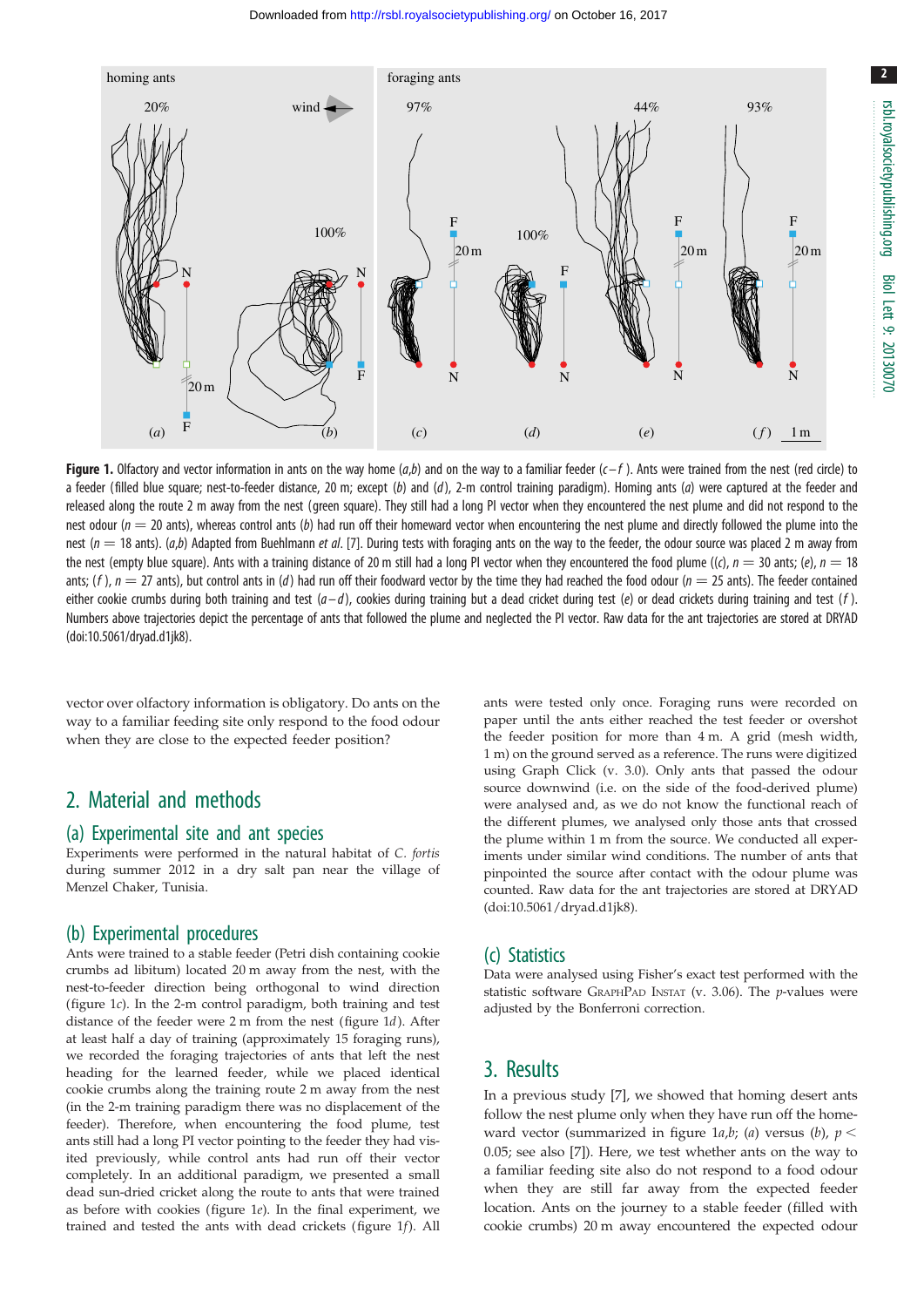3

<span id="page-2-0"></span>plume already along the route 18 m before the familiar feeder position was reached. Twenty-nine out of 30 ants followed the plume [\(figure 1](#page-1-0)c; (c) versus (d),  $p > 0.05$ ). Because ants that have crossed the position upwind did not respond to the stimulus (see the electronic supplementary material, figure S1), we can exclude stimuli other than olfactory cues. Hence, unlike in homing ants, when they are on the way to food, olfactory input outweighs vector information.

Are ants at the start of a food vector primed to encounter the odour of a particular food? To approach this question, we trained ants as before but tested them with the odour of a single dead cricket by placing it at the test position described above. Here, only 10 out of 18 ants followed the plume, whereas the rest followed the PI vector to the feeder they had learnt [\(figure 1](#page-1-0)e; (e) versus  $(c,d)$ ,  $p < 0.05$  each). But when ants were trained and tested with crickets 25 out of 27 ants followed the plume of a single cricket at 2 m from the nest ([figure 1](#page-1-0)f; (f) versus (c),  $p > 0.05$ ), indicating that the minute concentration present in the odour plume of a dead insect was sufficient for interruption of the journey, once the ants have experienced this odour before.

### 4. Discussion

We showed recently, not only that homing ants prefer to approach the nest from downwind in order to follow the odour plume, but also that ants follow the nest plume only when the path integrator tells them that they are close to home ([\[7\]](#page-3-0); summarized in figure  $1a,b$ ). Here, we provide evidence that this weighing of olfactory and vector information is not obligatory. Ants that are trained to a stable feeder pinpoint it using PI [\[8\]](#page-3-0). However, when they encounter a food plume, even though they may not have run off their foodward vector, they follow the food plume up to the food (figure  $1c.f$ ).

The difference between the responses to food and nest odours (figure  $1a,c$ ) could have been explained by the strong smell of cookies, which is probably more intense than the smell of a nest. However, this seems unlikely given that ants also responded to the odour of a single, small sun-dried cricket ([figure 1](#page-1-0)f). We rather explain the different weighing in terms of functional benefits for the ants. Interestingly, ants followed the plume of a dead cricket more often when they had been trained to this kind of food (figure  $1e<sub>i</sub>f$ ). Hence, the interruption of a journey towards food is weaker if the food is common but has a different odour from what is expected, i.e. at the start of a foodward vector ants are primed to encounter the odour of a particular food. In wood ants and bees, it has been shown that the decision between choosing foodward or homeward journey

is regulated by the animals' feeding state [\[10,11](#page-3-0)]. We show that whether or not ants respond to a familiar odour plume depends not only on their behavioural state, being on the way to the nest or feeder, but also on the ants' previous food-finding experiences and nutritional value of the food item (a dry cricket could have been less attractive in those experiments at that time than the cookies).

Our finding suggests that ants use PI and plume following as needed. The higher flexibility in ants returning to food compared with ants aiming for the nest is also found in the ants' searching pattern when the target is not encountered. Ants that do not encounter the nest after having run off the homeward vector centre their search on the expected nest location [\[12](#page-3-0)]. Although PI is involved in both homeward and foodward runs [[9](#page-3-0)], the endpoint of a foodward journey is less strongly determined. When food is not encountered at the familiar position, the search strategy depends on their previous experience of food abundance and reliability [\[8\]](#page-3-0). Under natural conditions, without having experienced a plentiful feeder over a long time, ants tend to search beyond the expected food site [\[8,13](#page-3-0)].

As C. fortis does not discriminate the plume of its own nest from that of foreign ones, but encounters foreign nest plumes repeatedly when homing, it is essential for the survival to strictly follow the PI vector and respond to a nest plume only when the nest is almost reached and the value of the PI vector is close to zero. If not, the ant would risk following the wrong plume and being killed in a foreign nest. However, by responding to food plumes also when still far away from the food source they have learnt and still equipped with the foodward vector pointing at a learned food source, foraging ants retain the flexibility needed to adjust their behaviour and localize new food sources that might be situated closer to the nest. This allows the ants to reduce foraging distances as well as the time spent outside the nest that is beneficial in the harsh desert environment. One question which this study leaves open, but which will be answered elsewhere, is whether homing ants ignore all odours when their home vector is active or whether they ignore nest odours, but can still respond to food odours.

While it has been shown that C. fortis relies strongly on PI, we report here that the ants retained the necessary flexibility when performing PI by weighting vector and olfactory information depending of their behavioural state.

This study was supported by the Max Planck Society. We thank Tom Retzke and Grit Lutze for help in the field and Emily Wheeler, Boston, for editorial assistance. We are grateful to Thomas S. Collett and an anonymous reviewer for valuable comments on the manuscript.

# **References**

- 1. Wehner R. 2009 The architecture of the desert ant's navigational toolkit (Hymenoptera: Formicidae). Myrmecol. News 12, 85 – 96.
- 2. Wehner R. 2008 The desert ant's navigational toolkit: procedural rather than positional knowledge. Navigation 55, 101– 114.
- 3. Wehner R, Srinivasan MV. 2003 Path integration in insects. In The neurobiology of spatial behaviour (ed. KJ Jeffery), pp. 9– 30. Oxford, UK: Oxford University Press.
- 4. Merkle T, Knaden M, Wehner R. 2006 Uncertainty about nest position influences

systematic search strategies in desert ants. J. Exp. Biol. 209, 3545 – 3549. ([doi:10.1242/](http://dx.doi.org/10.1242/jeb.02395) [jeb.02395\)](http://dx.doi.org/10.1242/jeb.02395)

5. Zeil J. 2012 Visual homing: an insect perspective. Curr. Opin. Neurobiol. 22, 285– 293. ([doi:10.1016/j.](http://dx.doi.org/10.1016/j.conb.2011.12.008) [conb.2011.12.008](http://dx.doi.org/10.1016/j.conb.2011.12.008))